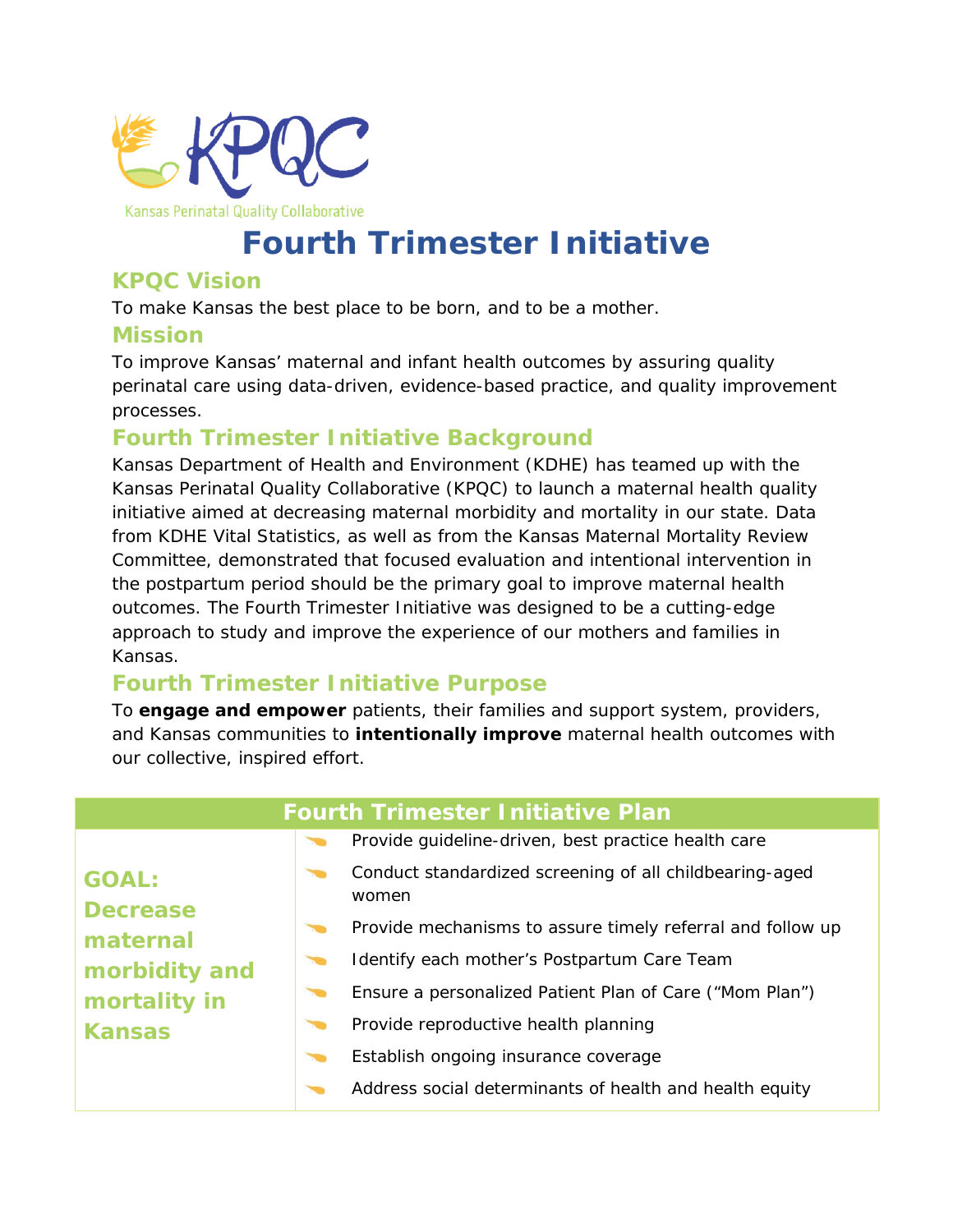## **Fourth Trimester Initiative (FTI) Implementation**

The FTI will focus on the postpartum period of the mother to:

- $\checkmark$  Enhance the education of providers, patients, and her community regarding best practice models
- $\checkmark$  Improve utilization of community perinatal collaboratives
- $\checkmark$  Improve communication and collaboration between providers
- $\checkmark$  Engage all maternal health stakeholders
- $\checkmark$  Address racial disparities in maternal health care
- $\checkmark$  Implement a targeted quality improvement project, including data collection

### **What's in it for our birth facility?**

The **Fourth Trimester Initiative** will coordinate a statewide collaborative to improve maternal outcomes. The FTI will enroll participating birth facilities in the AIM postpartum transition safety bundle, anticipated to start Fall 2021 and run for two years. Birth Facilities who participate in FTI will receive, at no cost, directional coaching and the provision of this timely and necessary quality improvement project to improve health outcomes at the local and state level. Free resources, training, and constant collaboration with maternal health leaders across Kansas will be provided. This comprehensive and vast improvement in postpartum healthcare will lead to healthier women, infants, and families in our communities and across the state.

#### **Once enrolled, Birth Facilities can expect to:**

- 1. Review and compare baseline postpartum data from birth facilities across the state
- 2. Standardize a feedback loop for assessing attendance at postpartum visits
- 3. Identify the Perinatal Community Collaborative associated with the birth facility
- 4. Complete a County-level data review to identify maternal health disparities in the community
- 5. Identify Postpartum Care Team members
- 6. Receive free regional trainings on maternal health topics specific for birth facilities
- 7. Begin building multidisciplinary partnerships with community agencies to aid in coordination and collaboration of services
- 8. Enroll in the AIM safety bundle for Postpartum Transitions, Fall 2021

For questions or further information on FTI please contact:

#### **Terrah Stroda, CNM**

FTI Coordinator KDHE/KPQC 785-375-5252 tstroda@gmail.com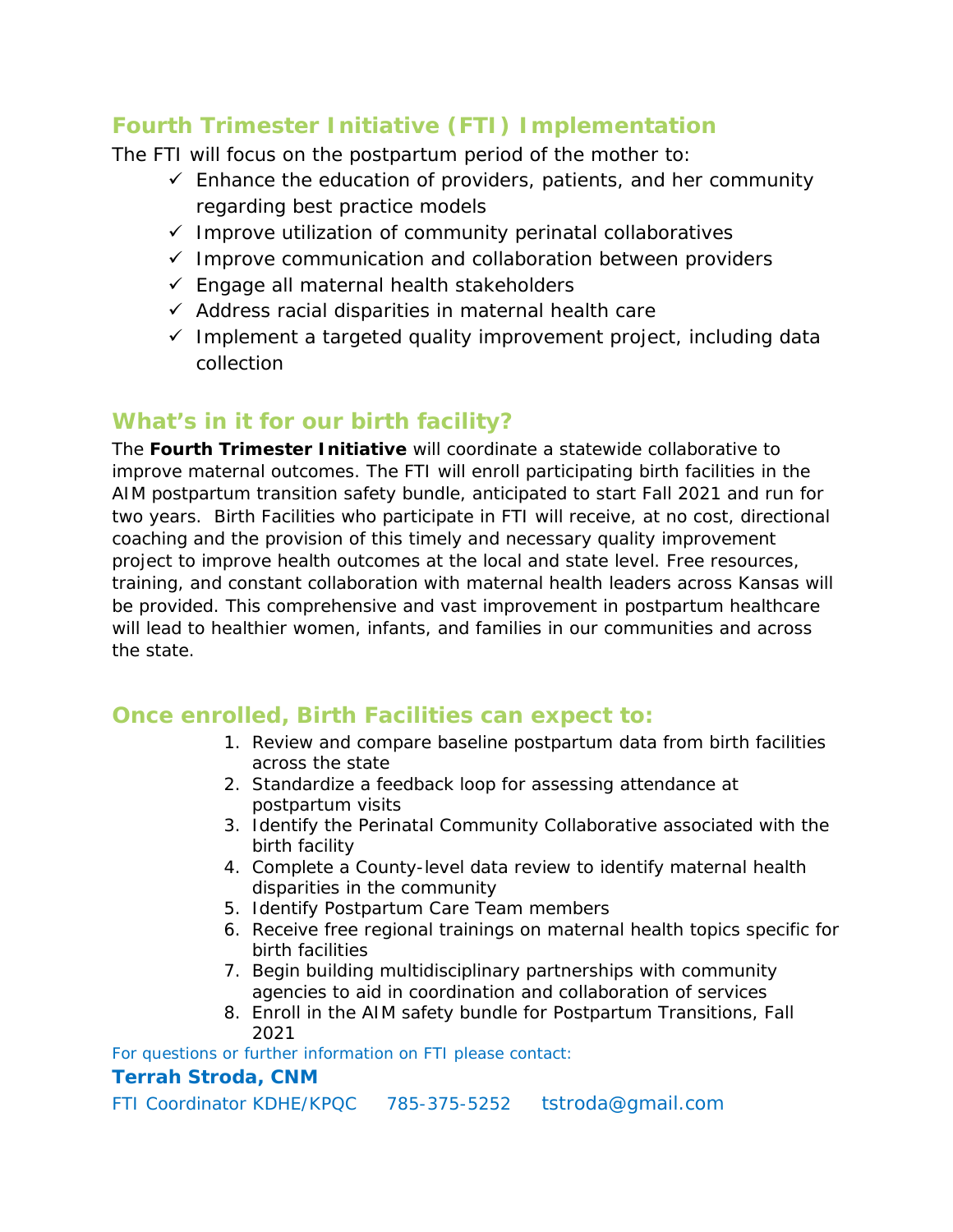# **Fourth Trimester Initiative Driver Diagram 1**